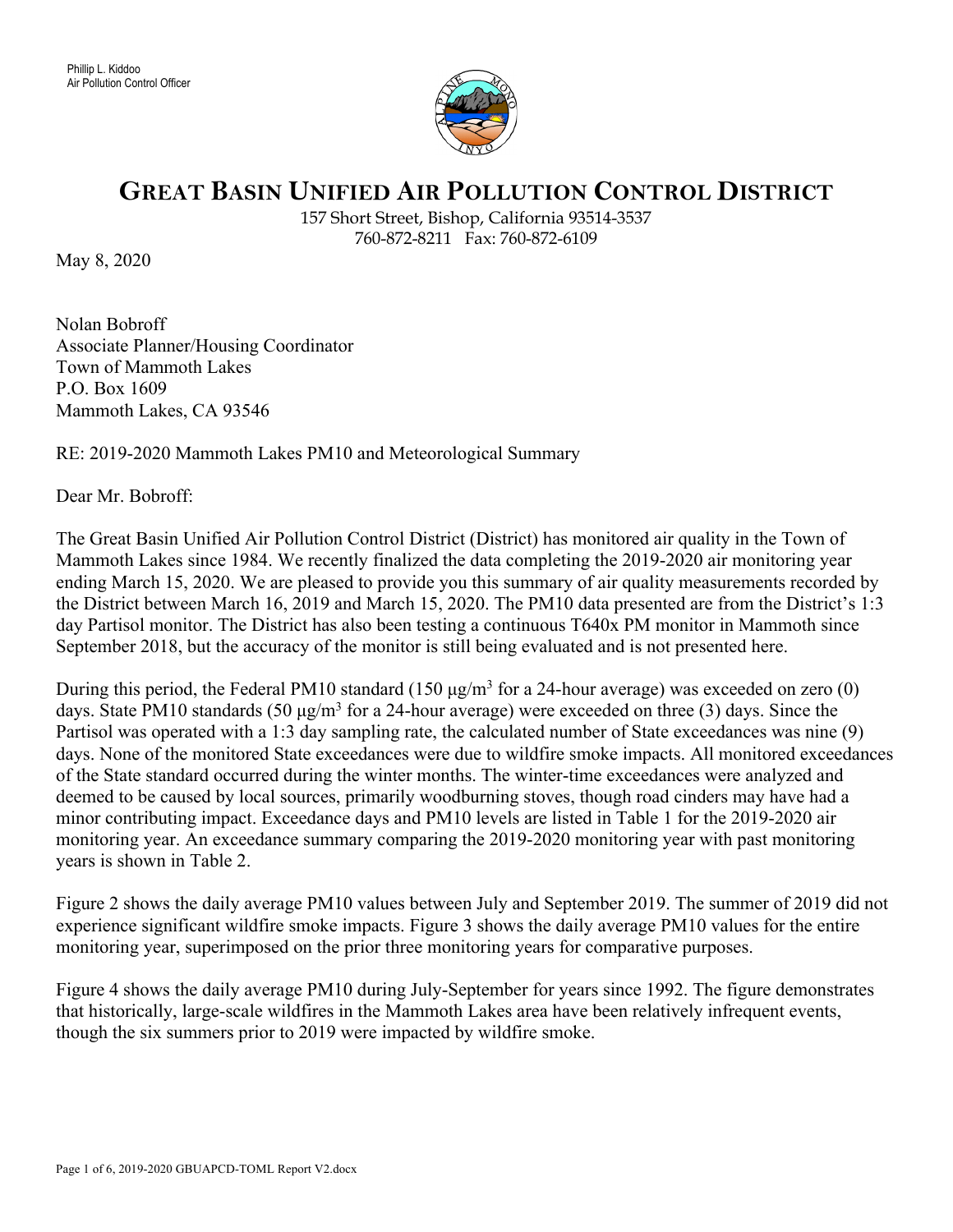Please contact me with any questions you may have.

Thank you, Z

Phillip L. Kiddoo Air Pollution Control Officer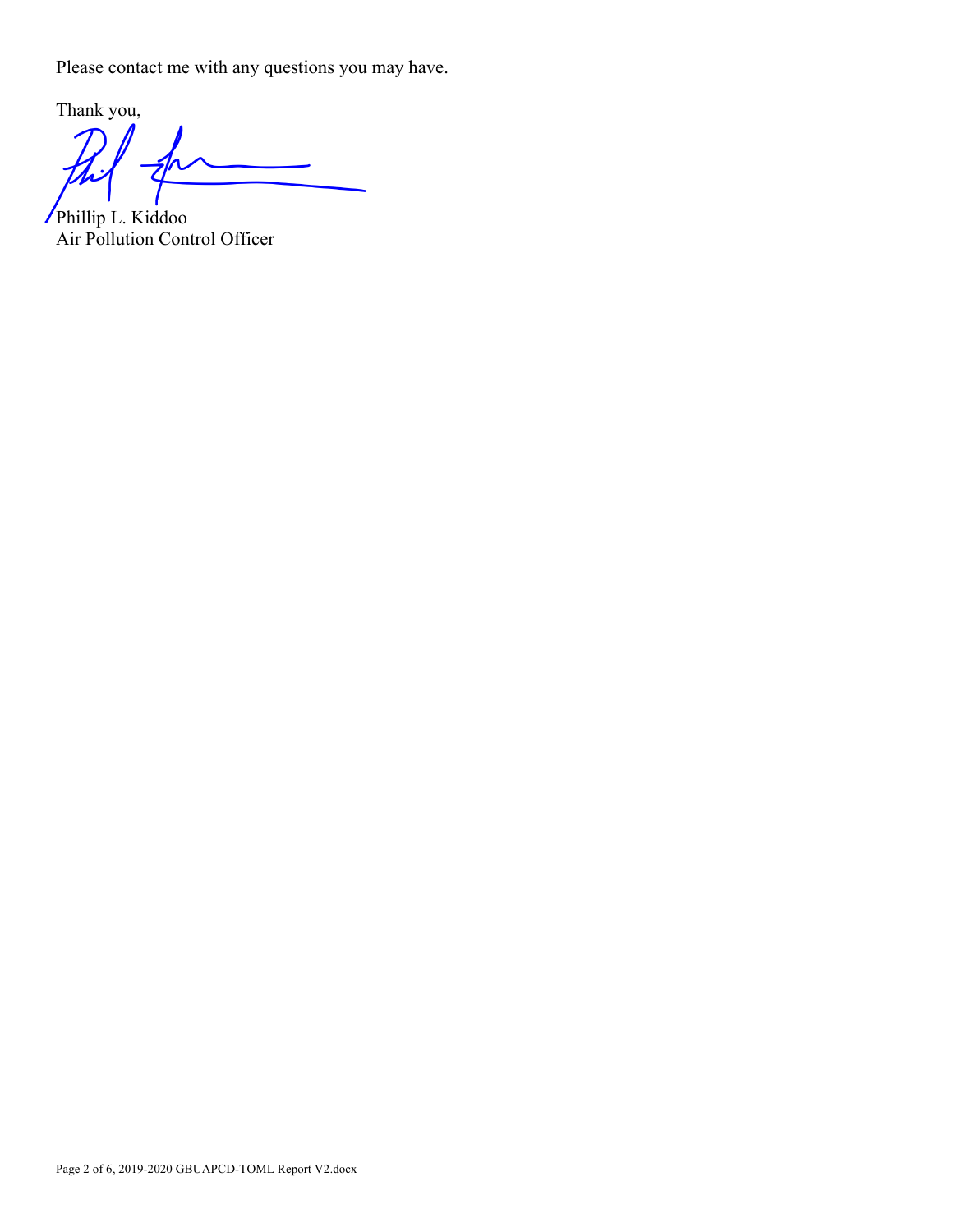Table 1. Town of Mammoth Lakes Federal and State PM10 exceedances: March 16, 2019 - March 15, 2020.

| Date       | <b>PM10 Average</b><br>$(\mu g/m^3)$ | <b>Federal PM10</b><br><b>Exceedance</b> | <b>State PM10</b><br><b>Exceedance</b> |
|------------|--------------------------------------|------------------------------------------|----------------------------------------|
| 3/16/2019  | 52                                   | No                                       | Yes                                    |
| 12/17/2019 | 58                                   | No                                       | Yes                                    |
| 12/20/2019 | 63                                   | No                                       | Yes                                    |

Table 2. Comparison of Federal and State PM10 exceedances with prior monitoring years.

| <b>Air Monitoring Year</b>         | <b>Federal PM10</b><br><b>Exceedances (&gt;150</b><br>$\mu$ g/m <sup>3</sup> ) | <b>State PM10</b><br><b>Exceedances (&gt;50</b><br>$\mu$ g/m <sup>3</sup> ) |  |  |
|------------------------------------|--------------------------------------------------------------------------------|-----------------------------------------------------------------------------|--|--|
| 09-10                              | $\mathbf{\Omega}$                                                              | 25                                                                          |  |  |
| $10 - 11$                          | 0                                                                              | 36                                                                          |  |  |
| $11 - 12$                          | 0                                                                              | 5                                                                           |  |  |
| $12 - 13$                          | 0                                                                              | 19                                                                          |  |  |
| $13 - 14$                          | $\overline{2}$                                                                 | 17                                                                          |  |  |
| $14 - 15$                          | 0                                                                              | 3                                                                           |  |  |
| $15 - 16$                          | 0                                                                              | 20                                                                          |  |  |
| $16 - 17$                          | ი                                                                              | 21                                                                          |  |  |
| $17 - 18$                          | 0                                                                              | 6                                                                           |  |  |
| $18 - 19*$                         | 4                                                                              | 18                                                                          |  |  |
| 19-20*                             | Ω                                                                              | 9                                                                           |  |  |
| * less than 1:1 daily capture rate |                                                                                |                                                                             |  |  |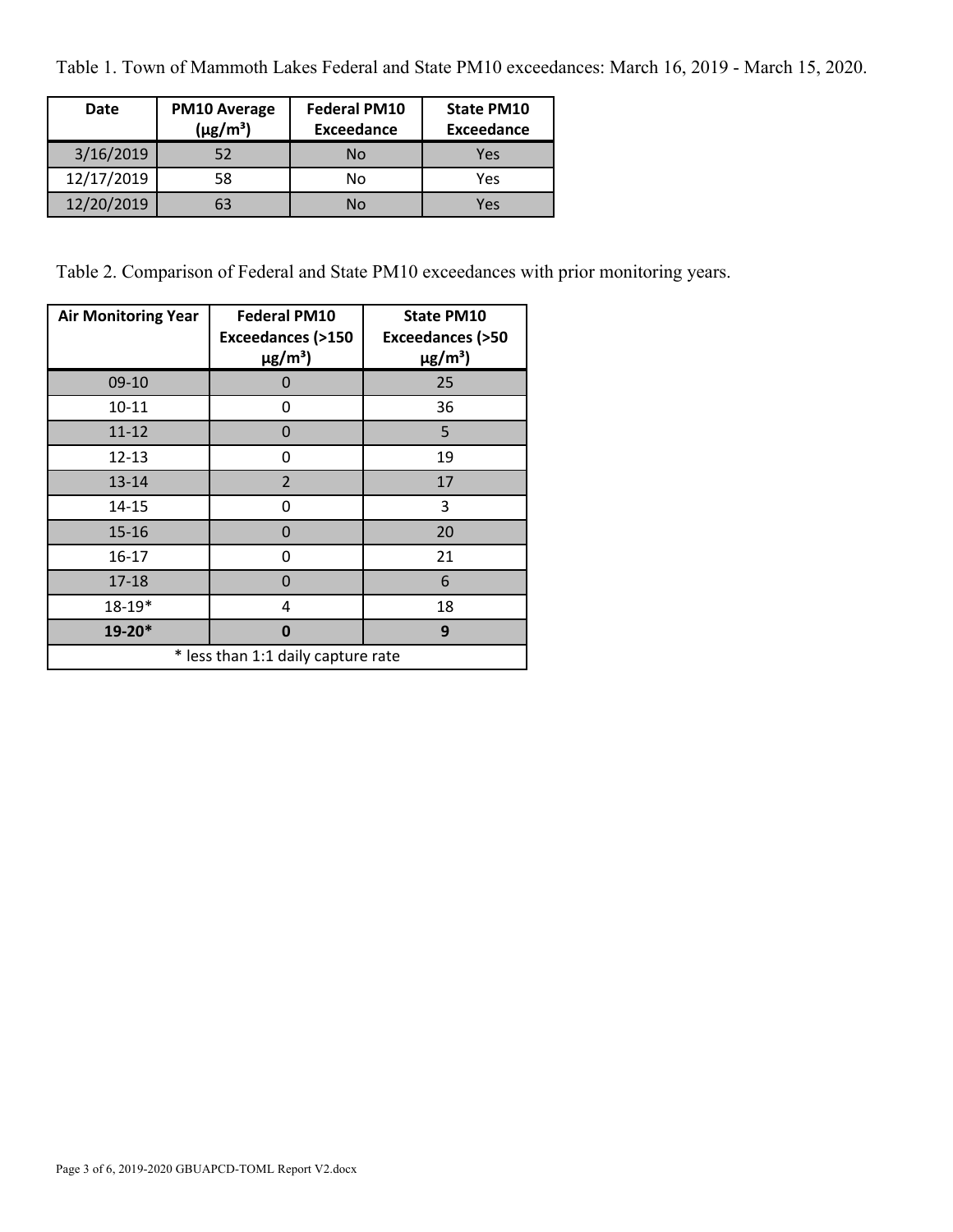

Figure 2: Summer 2019 Wildfire Smoke Impacts on the Town of Mammoth Lakes.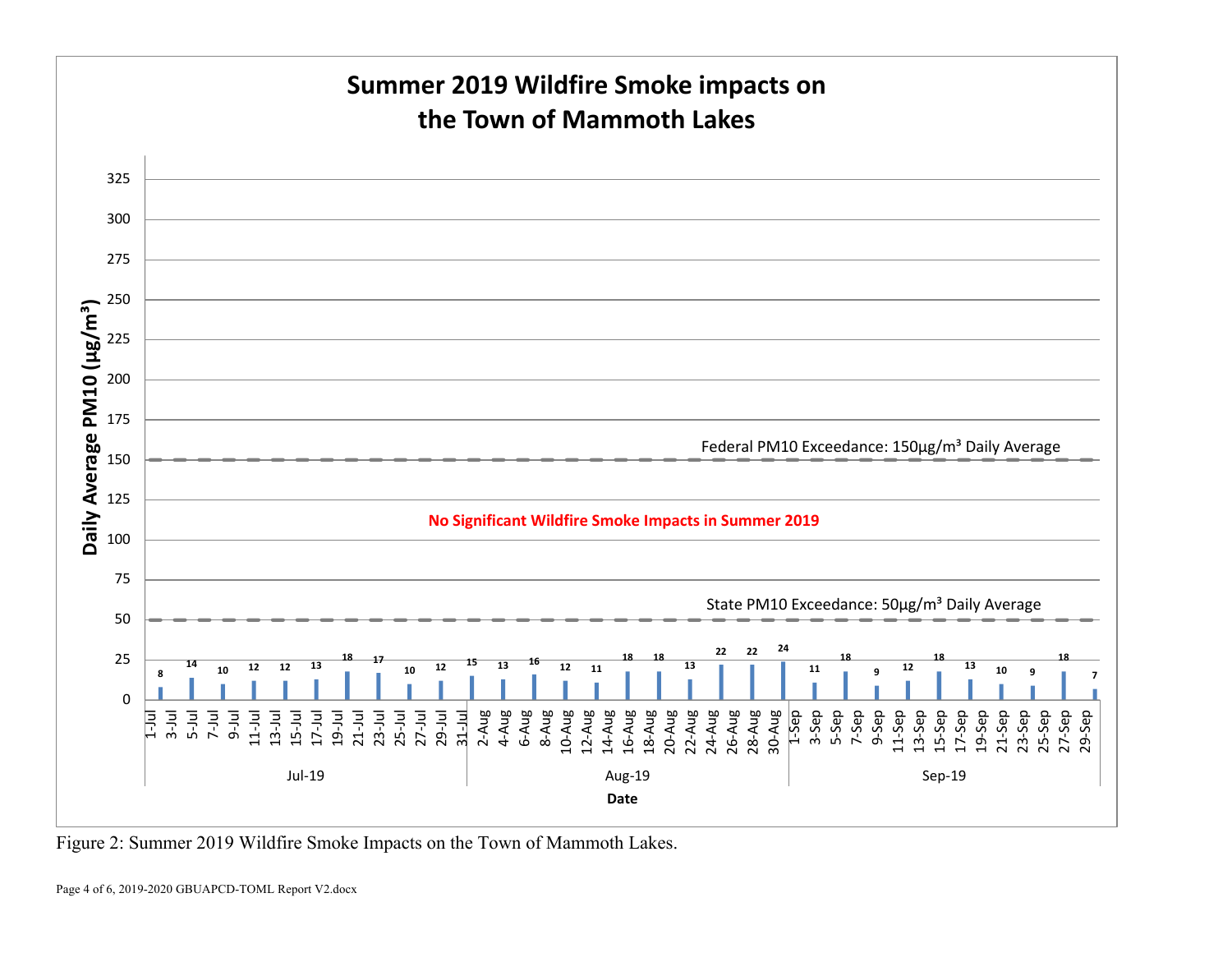

Figure 3: Town of Mammoth Lakes - PM10, March 16, 2019 - March 15, 2020.

Page 5 of 6, 2019-2020 GBUAPCD-TOML Report V2.docx